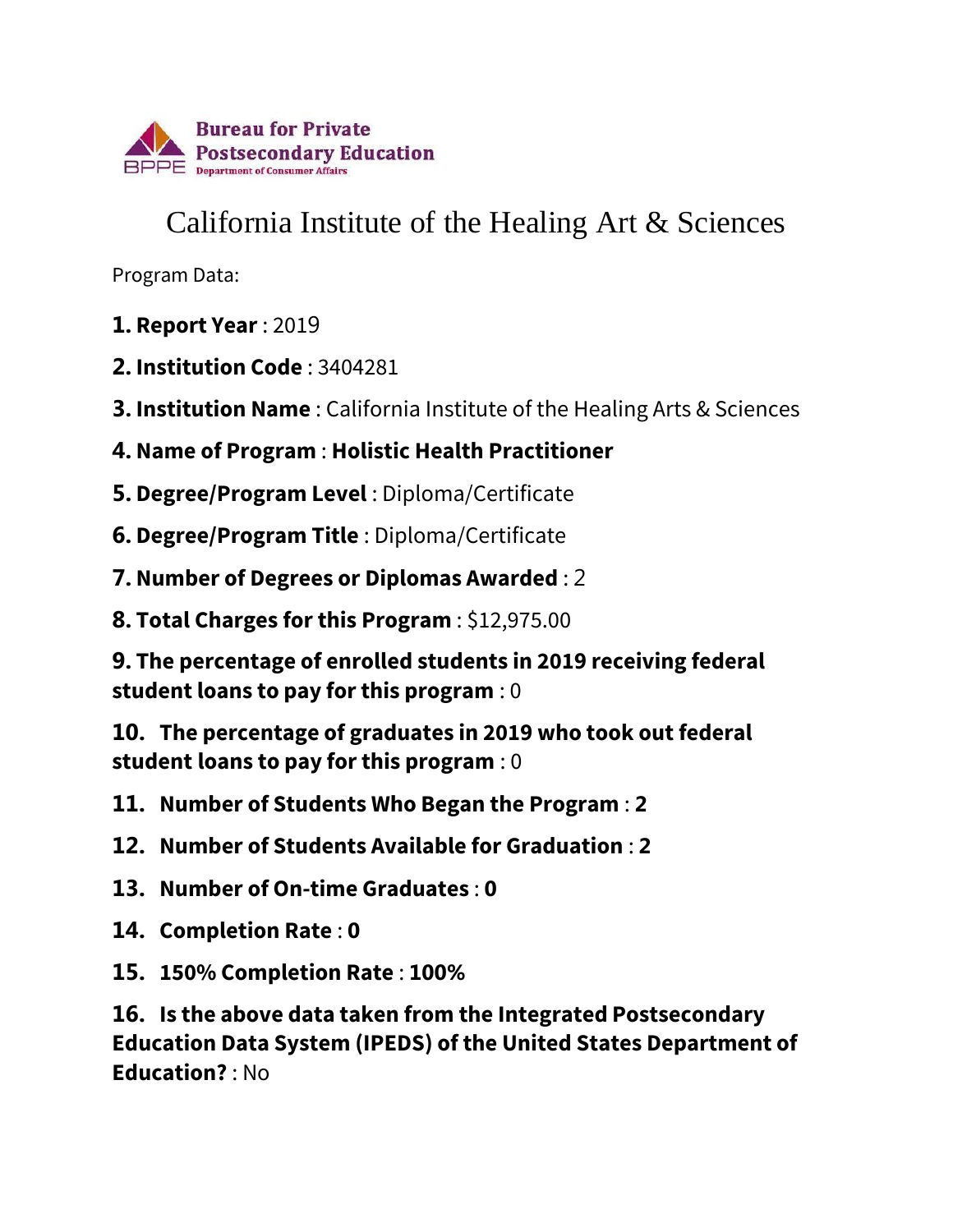**17. Graduates Available for Employment** :**2**

**18. Graduates Employed in the Field** : **2**

**19. Placement Rate** : 100

**Graduates employed in the field** : **2**

**20a. 20 to 29 hours per week** : 1

**20b. at least 30 hours per week** : 1

**Indicate the number of graduates employed** :**2**

**21a. In a single position in the field of study** :**0**

**21b. In concurrent aggregated positions in the field of study (2 or more positions at the same time)** : **2**

**21c. Freelance/self-employed** : **2**

**21d. By the institution or an employer owned by the institution, or an employer who shares ownership with the institution** : 0

**22. Does this educational program lead to an occupation that requires State licensing?** : No

**22a. Do graduates have the option or requirement for more than one type of licensing State exam?** : N/A

**Name of Option/Requirement (1)** : N/A

**Name of Option/Requirement (2)** : N/A

**Name of Option/Requirement (3)** : N/A

**Name of Option/Requirement (4)** : N/A

**23. Name of the State licensing entity that licenses this field** : N/A

**24. Name of State Exam** : N/A

**23. Name of the State licensing entity that licenses this field** : N/A

**24. Name of State Exam** : N/A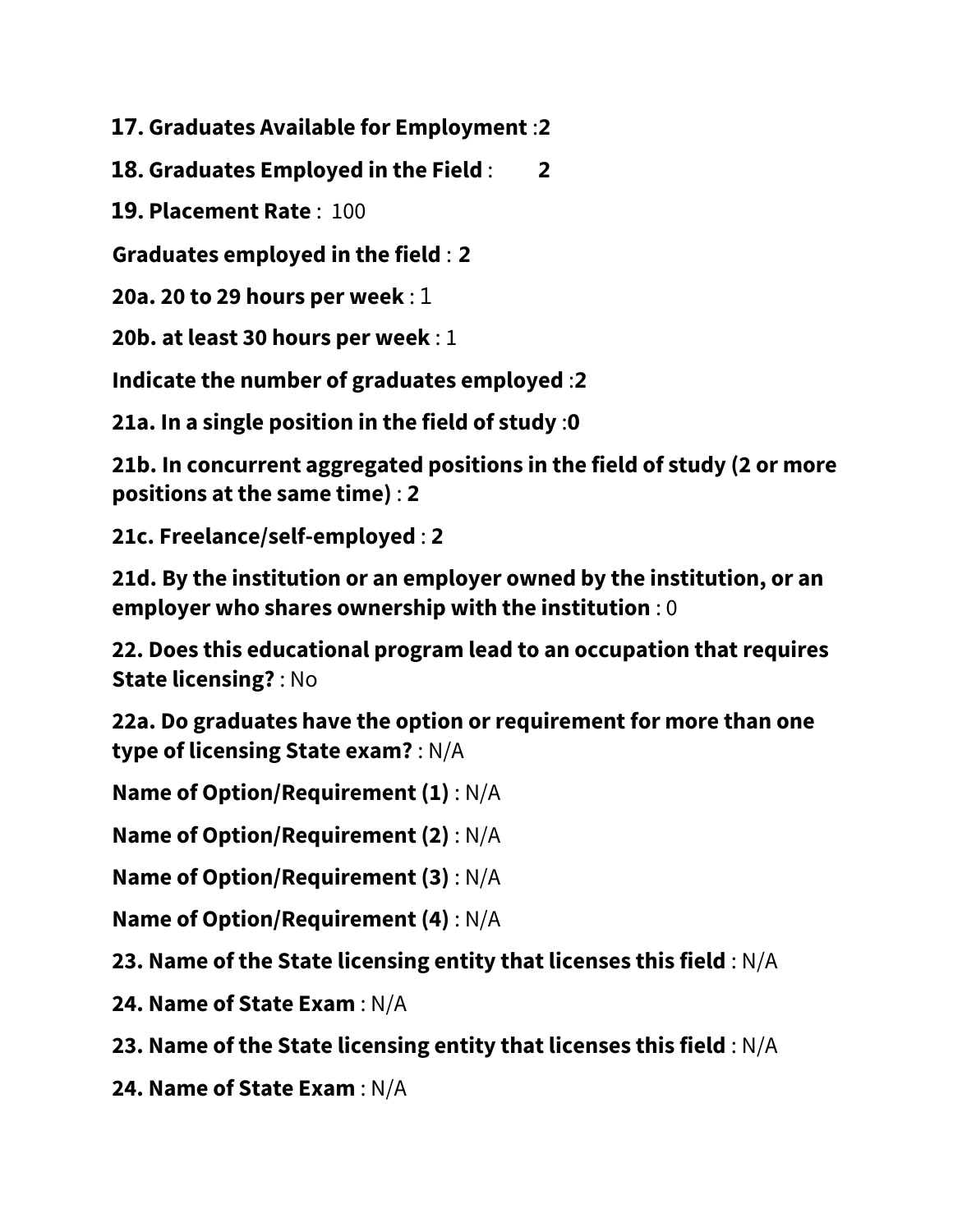**25. Number of Graduates Taking State Exam** : N/A

**26. Number Who Passed the State Exam** : N/A

**27. Number Who Failed the State Exam** : 0

**28. Passage Rate** : 0

**29. Is this data from the State licensing agency that administered the exam?** : 0

**29a. Name of Agency** : N/A

**30. If the response to #29 was "No" provide a description of the process used for Attempting to Contact Students** : N/A

**31. Name of the State licensing entity that licenses this field** : N/A

**32. Name of State Exam** : N/A

**33. Number of Graduates Taking State Exam** : N/A

**34. Number Who Passed the State Exam** : N/A

**35. Number Who Failed the State Exam** : 0

**36. Passage Rate** : 0

**37. Is this data from the State licensing agency that administered the State exam?** : 0

**37a. Name of Agency** : N/A

**38. If the response to #37 was "No" provide a description of the process used for Attempting to Contact Students** : N/A

**39. Graduates Available for Employment** :1

**40. Graduates Employed in the Field** :1

**41. Graduates Employed in the Field Reported receiving the following Salary or Wage: For graduates employed in the field, indicate their salaries/earnings below. If there are none in any specific range, indicate "0."** :